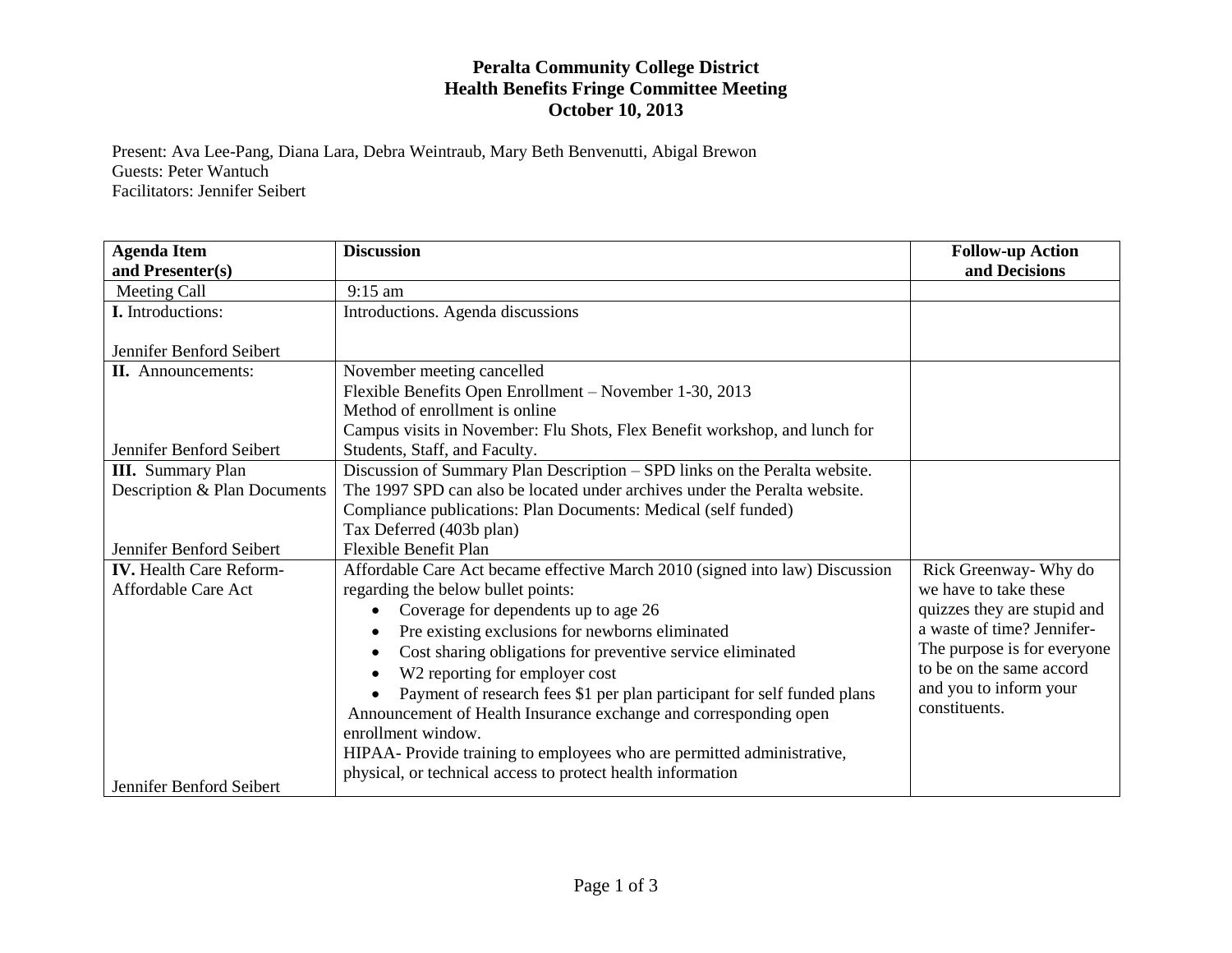## **Peralta Community College District Health Benefits Fringe Committee Meeting October 10, 2013**

| V. Farwell To Vice Chancellor | OCLODEL 104 AVIO<br>Ron Gerhard- Last day October 18, 2013                       |  |
|-------------------------------|----------------------------------------------------------------------------------|--|
| Ron Gerhard                   | Introduction of David Yang, Fiscal Director                                      |  |
|                               | Thomas Wong, Internal Auditor                                                    |  |
| Jennifer Benford Seibert      |                                                                                  |  |
| VI. Review of Dental Benefits | Discussion on Dental Plan Spending and Medicare Non Coordination                 |  |
| Spending Plan, PCCD Benefits  | Graphs provided to illustrate Dental plan spending. Coordination Report includes |  |
| Office                        | total retirees on Self Funded (PPO) and Kaiser HMO                               |  |
|                               |                                                                                  |  |
| Jennifer Benford Siebert      |                                                                                  |  |
| <b>VII.</b> Annual Medicare   | Annual Medicare Coordination Workshop-                                           |  |
| <b>Coordination Workshop</b>  | Save the Date - February 5, 2014                                                 |  |
|                               | Outreach efforts to begin in early December                                      |  |
| Jennifer Benford Seibert      |                                                                                  |  |
| VIII. Medicare 2014           | Non-coordinated                                                                  |  |
|                               | • Kaiser: 46                                                                     |  |
|                               | • Coresource:23                                                                  |  |
|                               |                                                                                  |  |
|                               | Exceptions/Reasons why eligibles may not be eligible for Medicare enrollment     |  |
|                               | while under a Peralta plan as a primary or secondary subscriber.                 |  |
|                               | • Other primary coverage exist                                                   |  |
|                               | • Medicare did not exist based on the retirement date and the then-current       |  |
|                               | affiliation                                                                      |  |
|                               | • Medicare coordination did not exist based on retiree status as a former        |  |
|                               | manager, confidential employee or trustee                                        |  |
|                               | •Enrolled in Kaiser; but do not live in the Centers for Medicare and Medicaid    |  |
| Jennifer Benford Seibert      | services (CMS) service area with Kaiser                                          |  |
|                               | •Resides out of the country and therefore ineligible for Medicare participation  |  |
| <b>IX.</b> Review of Benefits | 1. Four Year Claims Analysis (Graph included in handout)                         |  |
| Spending Plan, PSW Benefits   | Stop Loss Analysis (Graph included in handout)                                   |  |
| Resources                     | ING Medical Claims Analysis (Graph included in handout)<br>3.                    |  |
|                               | 4. BIC Activity (Graph included in handout)                                      |  |
|                               | 70% of your benefits are mandated by federal law                                 |  |
| Jennifer Seibert, Peter       |                                                                                  |  |
| Wantuch                       |                                                                                  |  |